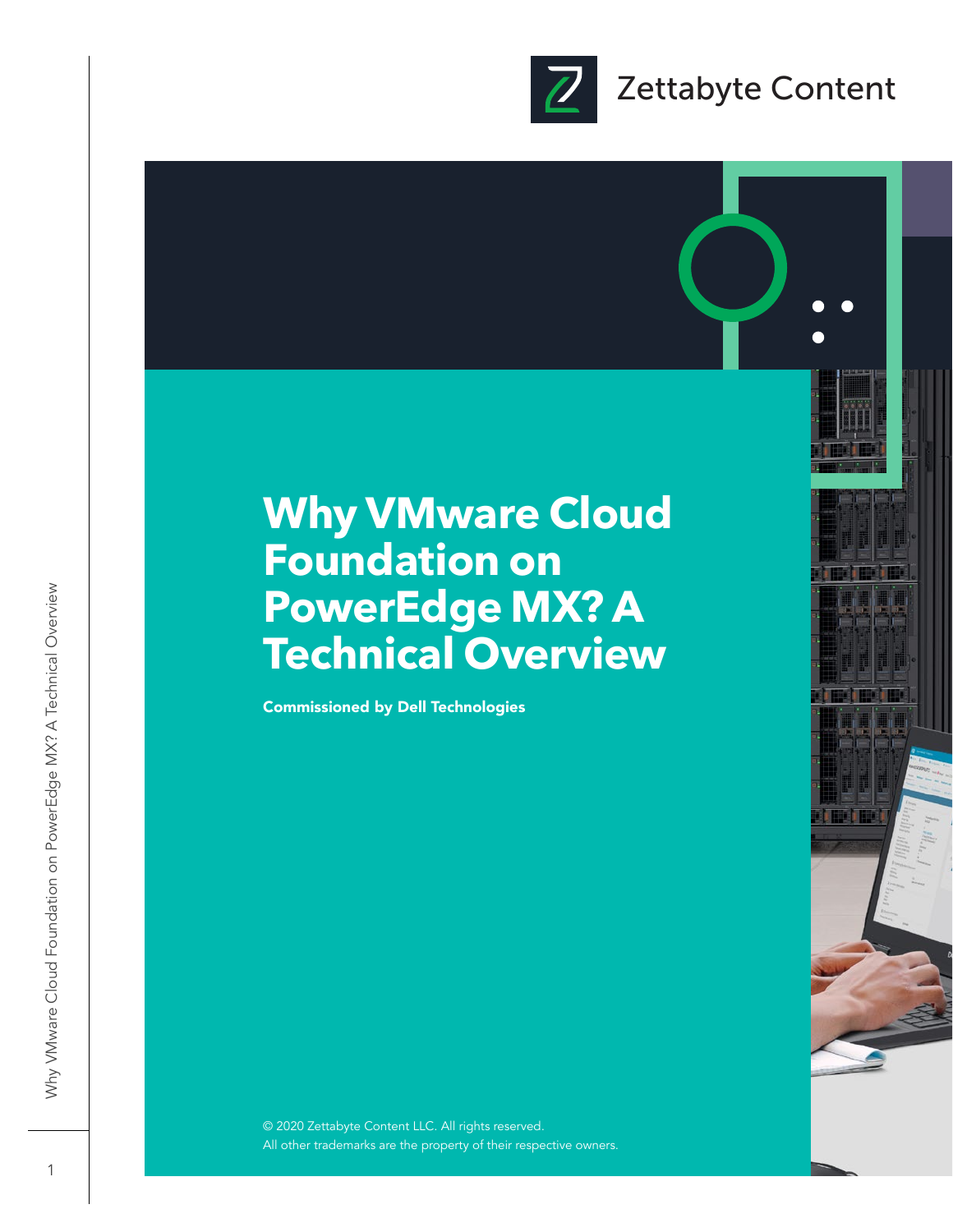

# Table of Contents

- 1. Introduction
- 2. PowerEdge MX: Kinetic Infrastructure
- 3. VMware Cloud Foundation: Solving the Hybrid Cloud Gap
- 4. Conclusion

 $\overline{2}$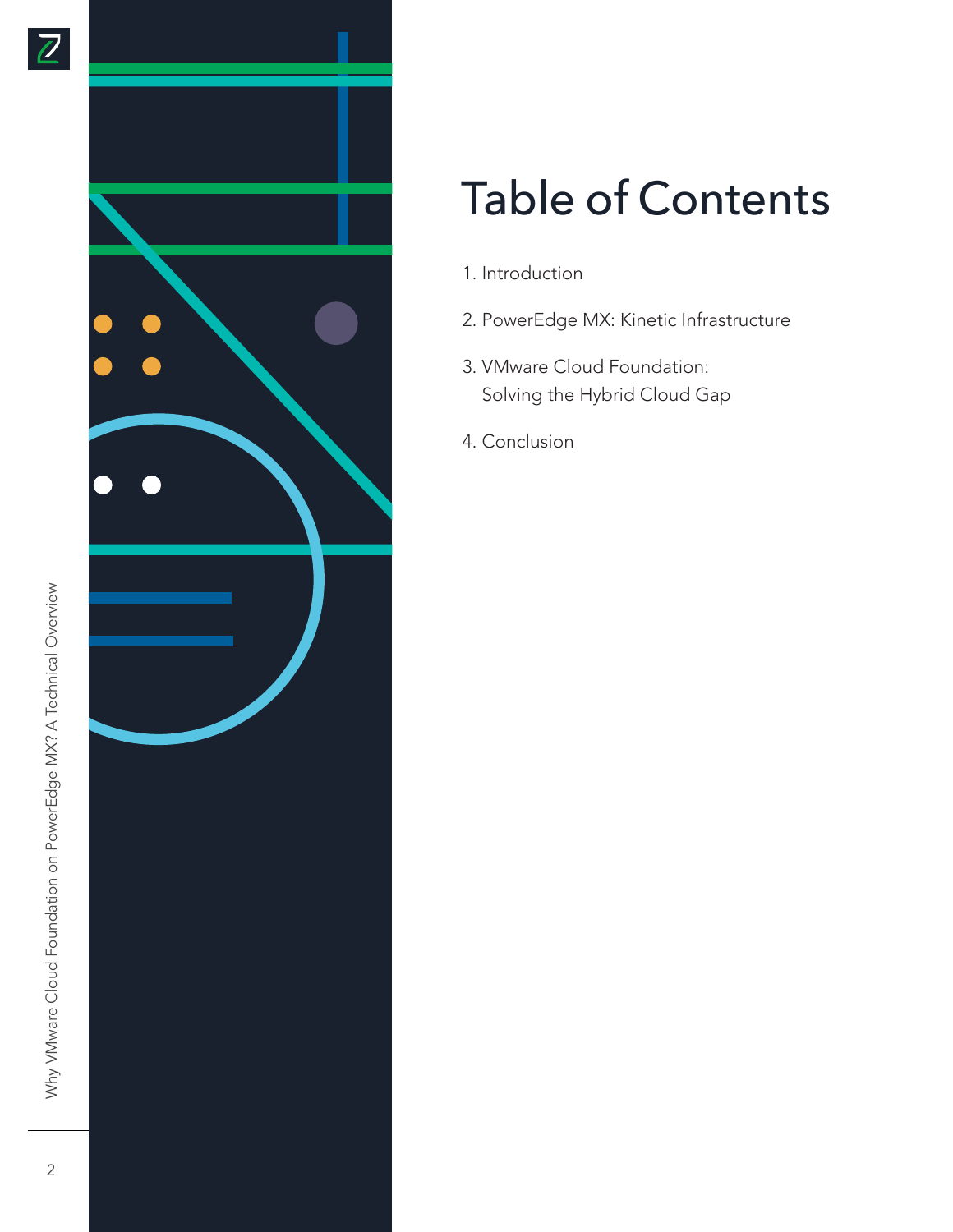

### Introduction

Today, most organizations have a collection of disconnected IT infrastructures. On the one hand, they have public cloud or clouds, small or large deployments, compute, storage, networking, development tools, etc. And on the other hand, they have on-premise virtualization, built up over years, mainly compute virtualization, perhaps with some software defined networking. And there hasn't been a clear path for many organizations to bring the two together – public cloud and onpremise virtualization – into a cohesive whole, a hybrid cloud.

2020 is rapidly becoming the year of the hybrid cloud. At Zettabyte Content, we're seeing announcement after announcement about hybrid cloud and the advantages it offers. As a Tier 1 data center vendor, Dell EMC aims to accelerate the shift toward hybrid cloud. And it, working with VMware, is making a compelling case for leveraging the latest approach to hybrid cloud—VMware Cloud Foundation on Dell EMC's modular infrastructure product family, the PowerEdge MX, to power hybrid cloud for VMware-friendly organizations.

The PowerEdge MX, Dell EMC's kinetic infrastructure, aims toward a future of full composability, or infrastructure as code, that offers the ideal mix of agility, efficiency, and

resilience for building on-premise cloud. And with direct integration into VMware Cloud on AWS, VMware Cloud Foundation lets organizations of all sizes bring public cloud and on-premise virtualization together into a cohesive whole.

In this paper, we're going to explore the technologies behind the Dell EMC approach. We will evaluate the PowerEdge MX, using a lens of what a software defined data center (SDDC) requires for optimum value. We'll also look into the capabilities of VMware Cloud Foundation from the perspective of customer value. After you've read this paper, you'll have a deeper appreciation of the technical capabilities both platforms deliver and the capabilities they can provide for IT and business transformation.

Dell EMC's objective with PowerEdge MX is to create a powerful foundation for on-premise cloud.

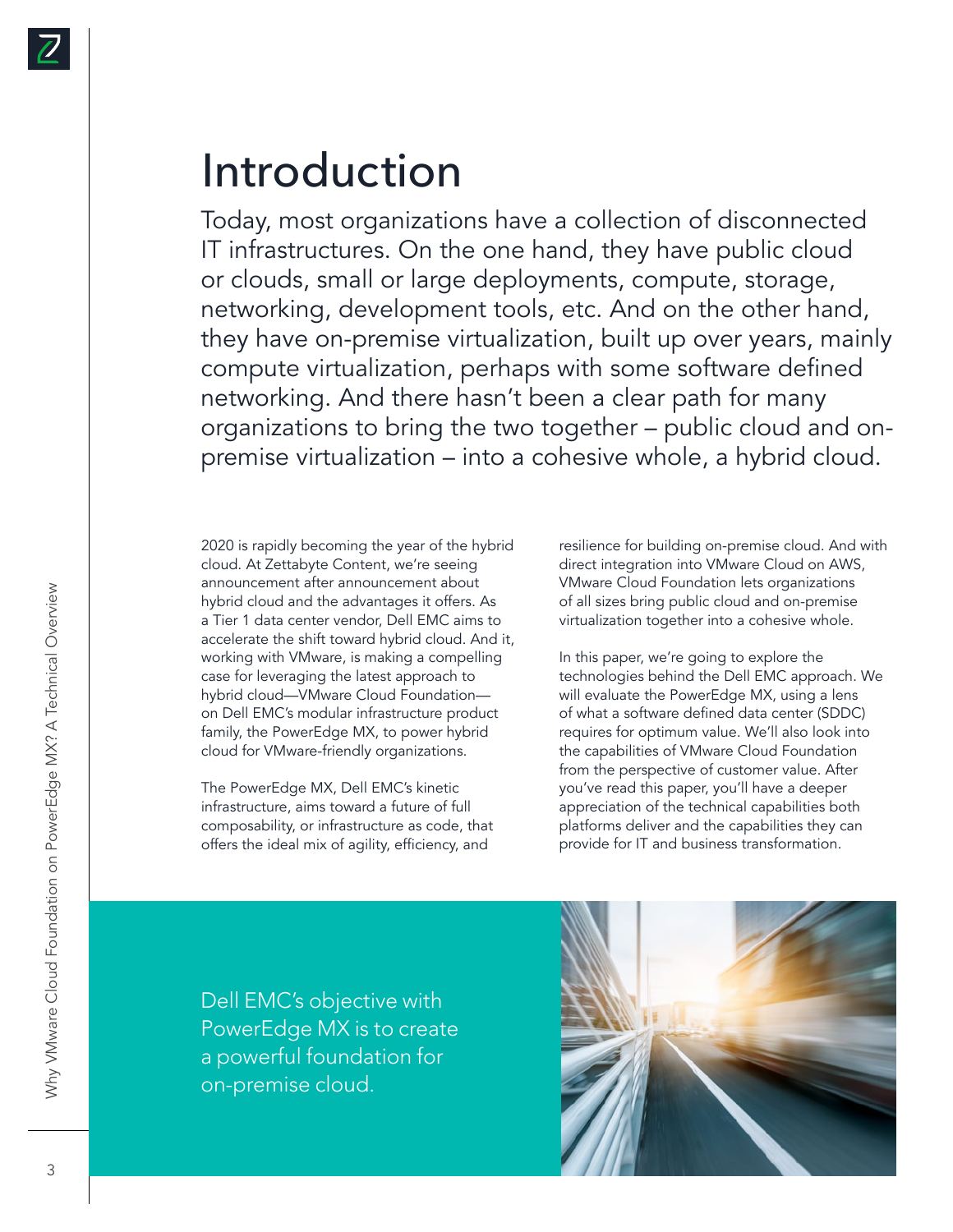### PowerEdge MX: Kinetic Infrastructure

PowerEdge MX is Dell EMC's latest foray into modular infrastructure, building on a longestablished track record of blade servers and converged infrastructure that dates back to the mid-2000s. Unlike rack servers that are deployed, used for a few years, and decommissioned, modular infrastructure offers a different value proposition. It's intended to showcase leadingedge technologies over multiple server and storage generations, giving organizations a better way to upgrade capabilities while minimizing disruptive rip and replace.

Like all the best organizations, Dell EMC product innovation ties back to customer input. Every year, Dell EMC talks with tens of thousands of organizations, of all sizes, in all verticals. Dell EMC has worked to build a deep understanding of customer requirements, and their creation of the PowerEdge MX is aimed to address basic needs other approaches can't resolve. Dell EMC's vision for PowerEdge MX is called kinetic infrastructure, and it's intended to give customers a platform for emerging technologies. They describe it as a path to fully composed and disaggregated infrastructure that offers:

- Cloud-like velocity and serviceability
- On-premise speed, reliability and security
- Support for physical, virtual, and containerized services
- A multi-year roadmap for emerging technologies.

#### Why do these characteristics matter?

*Cloud-like velocity and serviceability.* We all know that organizations are forced to compete faster than ever. It's become impossible to serve customers well if IT service deployment takes days or weeks. That need for velocity underlies the explosive growth of public cloud, and it's not going away. Organizations can't tolerate onpremise infrastructure that takes too much time to deploy, monitor, maintain, expand and improve. They're looking for infrastructure that accelerates time to value, just as the public cloud does.

*On-premise speed, reliability and security.* But at the same time, public cloud hasn't lived up to every promise. Sure, any organization can get leading-edge processors and storage in the public cloud, but as more and more services

need proximity to the end-user (reducing latency, improving responsiveness), public cloud performance struggles to compensate for the delays caused by hundreds or thousands of miles of cable. Emerging services like augmented reality, self-driving cars, and Smart Cities will, underpinned by 5G connectivity, demand on-premise speed and responsiveness with top-grade reliability and security. We'll see a future of modular infrastructure—something like the PowerEdge MX – that will live in every cell tower, be scattered around every city, and even be deployed on vehicles—because the right services, with the right performance, can't be built without it.

*Support for physical, virtual, and containerized services.* But the advantages of a modular infrastructure go beyond the edge as it can also disrupt long-established data center strategies. For example, bimodal IT—one infrastructure for legacy, one infrastructure for leading-edge—is failing by the wayside because it's just not cost effective, but traditionally existed because an infrastructure for legacy application had to be different than an infrastructure for emerging services. Organizations want a single infrastructure that does everything. Though that desire isn't always easy to achieve, it's still a desirable goal. Today's organizations have legacy applications on bare metal servers, thousands of virtual machines running on virtualized infrastructure or in the cloud, and even leading-edge, containerized microservices. Being able to run and manage all these on one infrastructure, even migrating from one type to the other as needed, would unlock unprecedented value.

#### *A multi-year roadmap for emerging technologies.*  All too often, as organizations evolve their infrastructure, they're forced to cobble together a way to incorporate emerging technologies like NVMe drives, storage class memory, new networking capabilities, and even lookaside accelerators such as FPGAs or GPUs. Inevitably, those technologies end up on a sideline because the costs of widespread rip and replace are too high and the technologies can't be disaggregated, pooled, or made accessible to every workload. Capability and capability ends up stranded, organizations are forced to overprovision, and costs go up.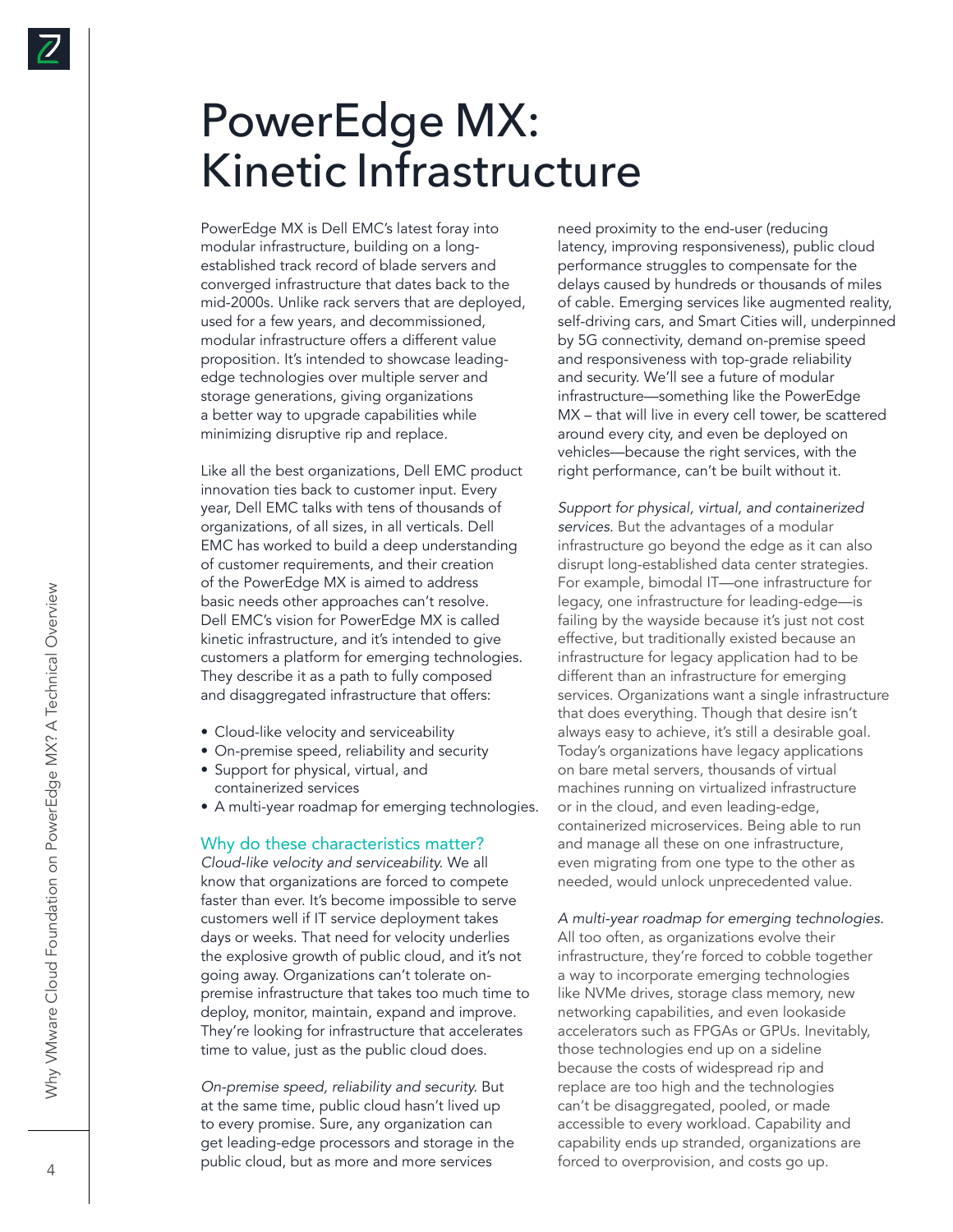#### PowerEdge MX aims to address these needs.

The core of PowerEdge MX is that it's built for an unpredictable future that needs more agility, flexibility, efficiency, and performance than ever before.

The design begins with a 7U enclosure.

Figure 1: Dell EMC PowerEdge MX



**Compute:** The enclosure allows for up to 8 singlewidth 2-socket sleds with up to 6 local SAS/SATA/ NVMe drive bays or up to 4 double-wide 4-socket sleds with 8 drive bays.

Networking: Two redundant general-purpose fabrics, built on the MX Scalable Fabric Architecture for multichassis networking, and supports open networking that supports third-party OSes.

**Storage:** The chassis has room for up to 7 singlewidth 12Gbs SAS sleds with up to 16 direct-attached HDD/ SDD devices, supporting up to 118 drives per chassis. It also supports redundant, highly available Fibre Channel or SAS storage fabric for high availability and/or SAS extensions for optimal storage scalability.

These capabilities don't necessarily surprise anyone, as blade servers included compute, storage, and networking for more than a dozen years. But the PowerEdge MX is different in several critical ways.

The first, and most important difference is that kinetic infrastructure offers a path toward full composability. It's designed for a memory-centric, or data-centric composable world. It's a platform where any resource – array, network capability, NVMe, GPU – is disaggregated, assignable to any workload, and ultimately available on-demand through a programmable, service-centric set of APIs, built on Project Redfish, to make resource allocation accelerated, automated, and always available.

The second difference is that its design incorporates a better mindset underpinning the management capabilities. A unified RESTful API interface manages all nodes, compute, storage, and networking that can manage up to 160 servers across 20 chassis. The built-in PowerEdge redundant management modules run OpenManage Enterprise – Modular System Management, delivering the key capabilities of Dell EMC's OpenManage Enterprise systems management to the PowerEdge MX platform with no additional software to install.

#### It offers:

- At-the-box management front control panel options include optional wireless Quick Sync 2 and/or Touchscreen LCD and traditional crash cart.
- Customizable profiles and personalities, automatic expansion from one to multiple chassis with zeroclick discovery of components helps increase IT effectiveness.
- Ease of integration with the full OpenManage Enterprise suite, scaling management across thousands of PowerEdge MX and rack servers. Organizations can manage a chassis, many chassis, or implementations at many sites – without additional cost or complexity.

And the third difference is that the PowerEdge MX is designed for an unpredictable future. Dell EMC learned so much from their experiences building multiple generations of blade chassis that they incorporated distinctive discoveries into the new design. With the PowerEdge MX, organizations have:

- 1. A streamlined transition to new fabric generations and architectures. There's no mid-plane and no single point of failure for connectivity.
- 2. A future forward design for emerging processors and storage. They've committed to supporting at least three generations of processors and bleeding-edge capabilities like storage class memory.
- 3. Superior power and cooling. Improved airflow and control algorithms intended for unpredictable requirements.
- 4. Cyber Resilient Architecture. End-to-end protection, detection, and recovery that's updateable as threats evolve over time.

In other words, the PowerEdge MX provides the investment protection organizations demand for a decade that will be filled with unprecedented demands on infrastructure, technology innovation, and possibilities organizations haven't even imagined.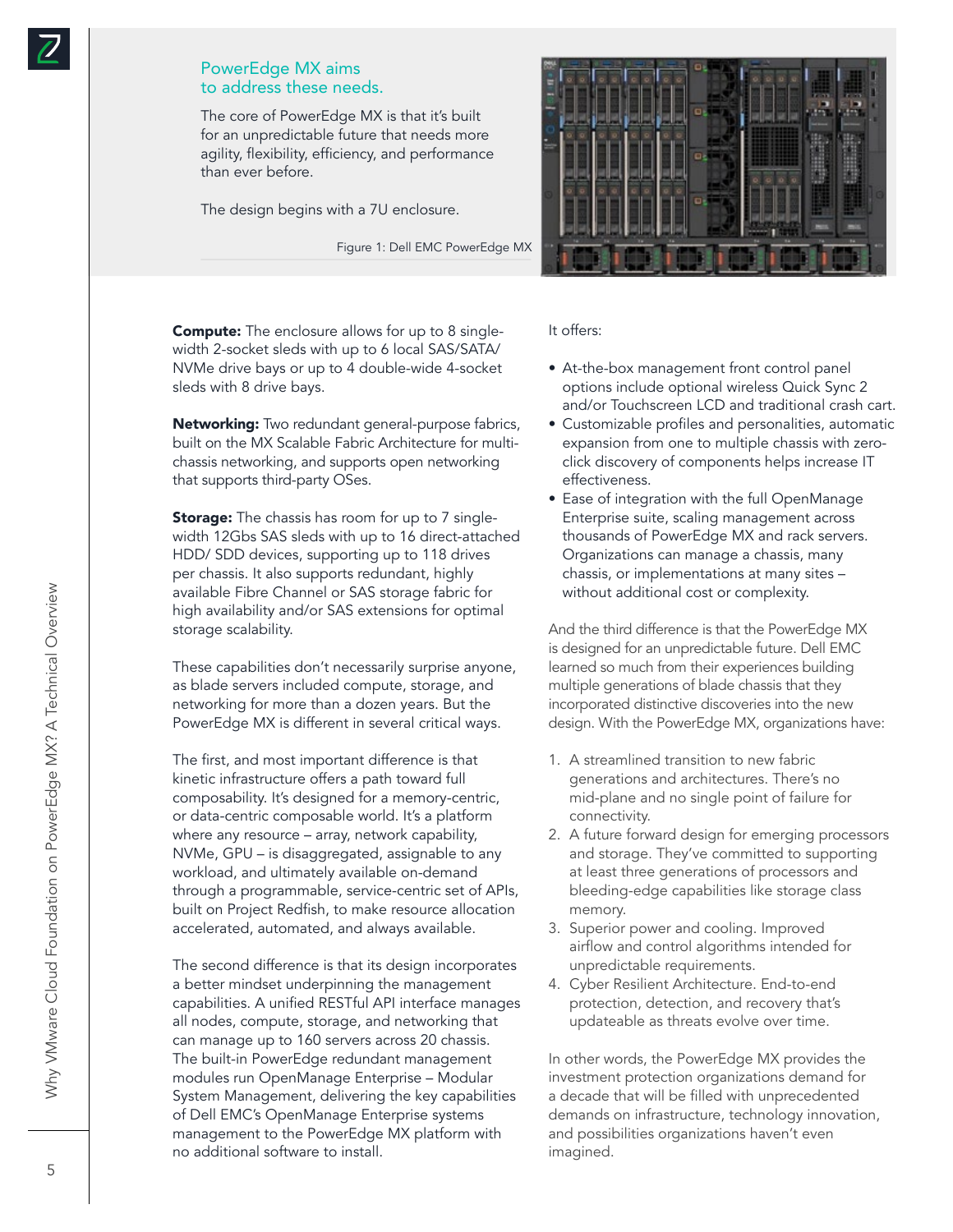### VMware Cloud Foundation: Solving the Hybrid Cloud Gap

The PowerEdge MX, as a holistically managed infrastructure, is built to make on-premise infrastructure behave more like cloud. That's why Dell EMC thinks it's the perfect foundation for VMware Cloud Foundation™ (VCF), the latest approach to cloud that leverages VMware's industry-leading, mature compute, storage, and networking virtualization in new ways that deliver new value.

VMware Cloud Foundation is an integrated software stack that bundles compute virtualization (VMware vSphere), storage virtualization (VMware vSAN), network virtualization (VMware NSX), and management (SDDC Manager and vRealize offerings) into a single platform.

With integrated cloud management, it gives organizations a consistent operational model based on VMware tools and processes anywhere without the complexity of app re-writing. Organizations using VCF can build both management and workload clusters for their hybrid cloud, creating domains for specific services and/ or users, improving consistency from a technology, administrative, and service delivery perspective. All components work together while accelerates time to value by eliminating complex processes around deployment, enables faster app provisioning, and provides quick, repeatable, secure deployments when a validated VMware cloud design is used.

A validated cloud design for VMware Cloud Foundation is based on a stringent validation process with a detailed set of requirements to ensure compatibility. These requirementsi can be summarized as:

**Servers** must be certified for VMware Ready Nodes. A minimum of 4 servers are needed to power a Cloud Foundation management domain, but 8 servers are recommended, where 4 are configured as management domain and 4 for the workload domain.

**Enterprise grade switching** as certified in the vSAN compatibility guide.

The problem is that compatibility guides offer limited guidance on which hardware to choose. That's where Dell Technologies Validated Cloud Designs come in. Choosing "the best hybrid cloud platform on Earth" gives organizations a dramatically shortened path to a hybrid cloud<sup>ii</sup>. Their designs aim to increase admin productivity while reducing overall TCO. These designs address the risks of both do-it-yourself approaches and traditional reference architectures by being completely prescriptive, helping organizations accelerate time to value. VCF deployment can be automated using VMware Cloud Builder, an appliance distributed as an Open Virtualization Appliance (OVA) package. It ensures that a VCF platform adheres to the blueprint set out by VMware Validated Designs. Cloud Builder orchestrates the bring-up process of a VMware Cloud Foundation management.

The PowerEdge MX is an excellent fit for VMware Cloud Foundation. Supporting eight server sleds per chassis, a single chassis can support both a management and a workload cluster, then support additional workload clusters on additional PowerEdge MX chassis. PowerEdge MX scalable fabric networking options provide the high throughput, low latency profile needed for onpremise cloud clusters at scale. And Dell's latest Deployment Guide walks architects through all aspects of designing, deploying, and delivering VMware Cloud Foundations on PowerEdge MX. Simply put, it's the right hardware for a valuable, relevant, on-premise cloud.

i www.vmware.com/content/dam/digitalmarketing/vmware/en/pdf/solutions/vmware-validated-designs-sddc-datasheet-datasheet.pdf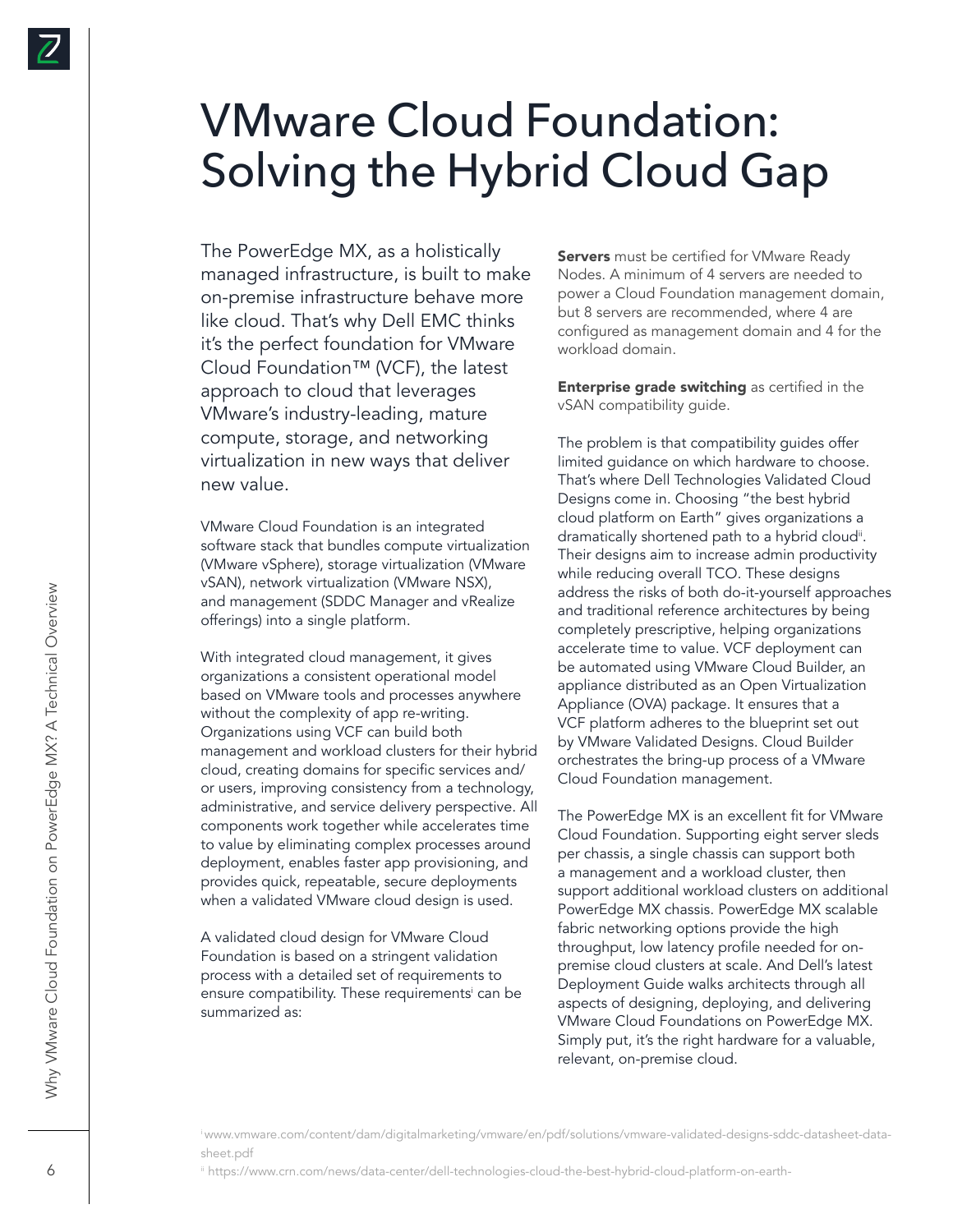## Conclusion

The combination of Dell EMC PowerEdge MX and VMware Cloud Foundation looks to be a strong fit for the needs of many organizations. Whether the aim is to cut costs, minimize silos, support a shift toward a software defined data center, or simply leverage the advantages of leading-edge technology, Dell Technologies and VMware appear to have built a combination that should serve an organization well for years to come. We believe this platform can deliver:



#### Better Agility

with automation and cloud-scale economics.



Maximized Efficiency by extending the same operations, tools, and processes everywhere.



Game-changing Performance with seamless resource pools in every environment.



Enhanced Security that spans hardware, software, and cloud.

### To learn more, explore Dell EMC resources at:

https://www.delltechnologies. com/en-us/solutions/vmware/ servers-for-vmware.htm.